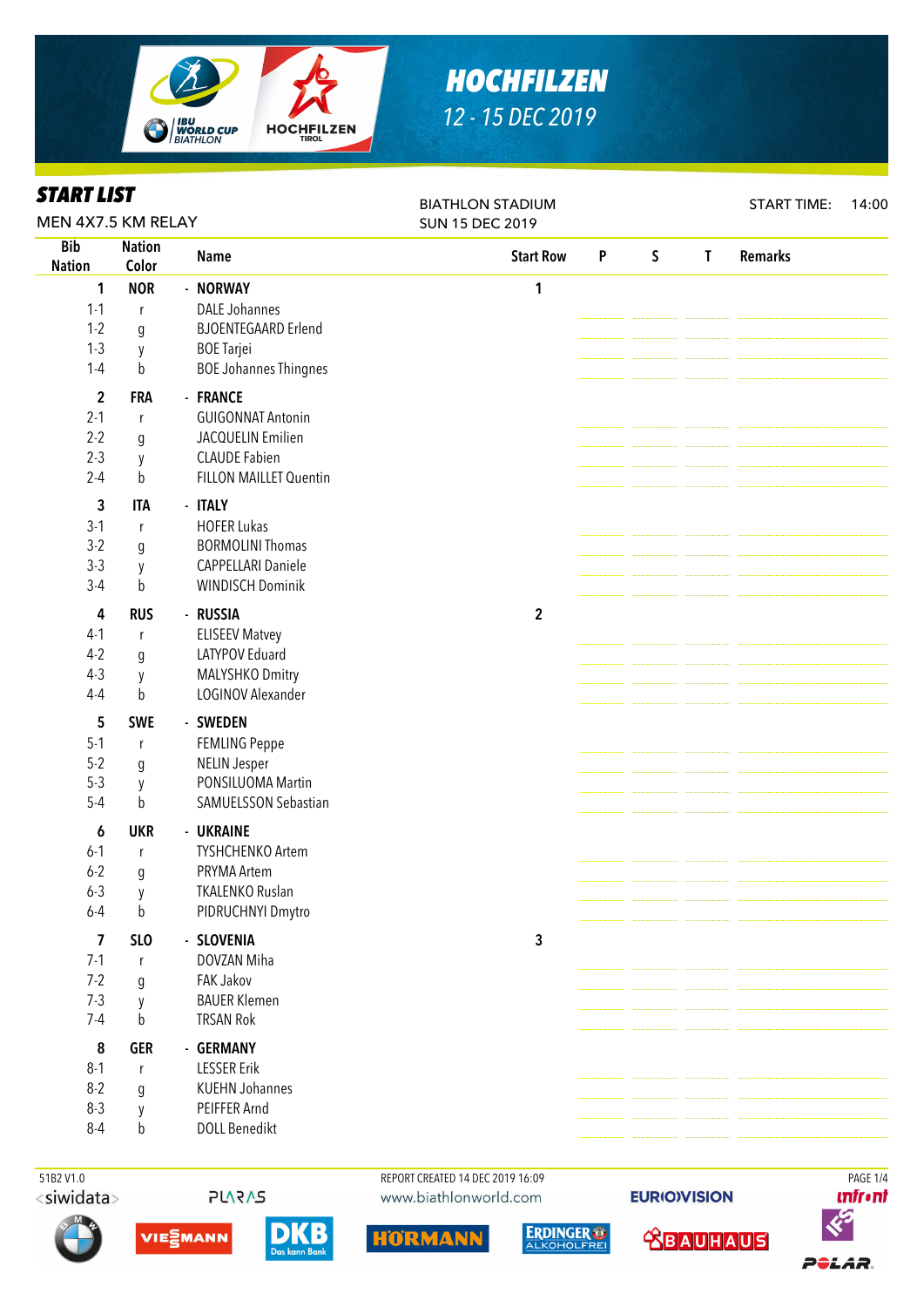

## *HOCHFILZEN 12 - 15 DEC 2019*

BIATHLON STADIUM SUN 15 DEC 2019

|                      | <i><b>START LIST</b></i><br>MEN 4X7.5 KM RELAY |      |
|----------------------|------------------------------------------------|------|
|                      |                                                |      |
| Bib<br><b>Nation</b> | <b>Nation</b><br>Color                         | Name |

| 'n               | Color      | <b>Name</b>                       | <b>Start Row</b> | P | S | T. | <b>Remarks</b> |  |
|------------------|------------|-----------------------------------|------------------|---|---|----|----------------|--|
| 9                | <b>BUL</b> | - BULGARIA                        |                  |   |   |    |                |  |
| $9 - 1$          | r          | <b>ANEV Krasimir</b>              |                  |   |   |    |                |  |
| $9 - 2$          | g          | <b>SINAPOV Anton</b>              |                  |   |   |    |                |  |
| $9 - 3$          | y          | <b>GERDZHIKOV Dimitar</b>         |                  |   |   |    |                |  |
| $9-4$            | b          | <b>ILIEV Vladimir</b>             |                  |   |   |    |                |  |
| 10               | <b>SUI</b> | - SWITZERLAND                     | 4                |   |   |    |                |  |
| $10-1$           | r          | FINELLO Jeremy                    |                  |   |   |    |                |  |
| $10-2$           | g          | <b>WEGER Benjamin</b>             |                  |   |   |    |                |  |
| $10-3$           | y          | <b>DOLDER Mario</b>               |                  |   |   |    |                |  |
| $10-4$           | b          | <b>WIESTNER Serafin</b>           |                  |   |   |    |                |  |
| 11               | <b>CAN</b> | - CANADA                          |                  |   |   |    |                |  |
| $11-1$           | r          | <b>BURNOTTE Jules</b>             |                  |   |   |    |                |  |
| $11-2$           | g          | <b>GOW Scott</b>                  |                  |   |   |    |                |  |
| $11-3$           | y          | <b>MILLAR Aidan</b>               |                  |   |   |    |                |  |
| $11 - 4$         | b          | <b>GOW Christian</b>              |                  |   |   |    |                |  |
| 12               | <b>AUT</b> | - AUSTRIA                         |                  |   |   |    |                |  |
| $12-1$           | r          | <b>KOMATZ David</b>               |                  |   |   |    |                |  |
| $12-2$           | g          | <b>LEITNER Felix</b>              |                  |   |   |    |                |  |
| $12-3$           | y          | <b>EBERHARD Julian</b>            |                  |   |   |    |                |  |
| $12 - 4$         | b          | <b>EBERHARD Tobias</b>            |                  |   |   |    |                |  |
| 13               | <b>CZE</b> | - CZECH REPUBLIC                  | 5                |   |   |    |                |  |
| $13-1$           | r          | <b>SLESINGR Michal</b>            |                  |   |   |    |                |  |
| $13-2$           | g          | <b>KRCMAR Michal</b>              |                  |   |   |    |                |  |
| $13-3$           | у          | VACLAVIK Adam                     |                  |   |   |    |                |  |
| $13-4$           | b          | STVRTECKY Jakub                   |                  |   |   |    |                |  |
|                  |            |                                   |                  |   |   |    |                |  |
| 14<br>14-1       | <b>BLR</b> | - BELARUS<br><b>SMOLSKI Anton</b> |                  |   |   |    |                |  |
| $14-2$           | r          | <b>BOCHARNIKOV Sergey</b>         |                  |   |   |    |                |  |
| 14-3             | g<br>y     | YALIOTNAU Raman                   |                  |   |   |    |                |  |
| 14-4             | b          | LABASTAU Mikita                   |                  |   |   |    |                |  |
|                  |            |                                   |                  |   |   |    |                |  |
| 15               | <b>USA</b> | - USA                             |                  |   |   |    |                |  |
| $15-1$           | r          | <b>DOHERTY Sean</b>               |                  |   |   |    |                |  |
| $15-2$<br>$15-3$ | g          | <b>HOWE Alex</b><br>NORDGREN Leif |                  |   |   |    |                |  |
| $15-4$           | y<br>b     | <b>COOPER Travis</b>              |                  |   |   |    |                |  |
|                  |            |                                   |                  |   |   |    |                |  |
| 16               | <b>POL</b> | - POLAND                          | 6                |   |   |    |                |  |
| $16-1$           | r          | <b>SZCZUREK Lukasz</b>            |                  |   |   |    |                |  |
| $16-2$           | g          | <b>GUZIK Grzegorz</b>             |                  |   |   |    |                |  |

- 16-3 y NEDZA-KUBINIEC Andrzej 16-4 b JANIK Mateusz
- <siwidata>





 51B2 V1.0 REPORT CREATED 14 DEC 2019 16:09 PAGE 2/4www.biathlonworld.com

HORMANN



**EURIOVISION** 

*<u><u>Infront</u>*</u>



START TIME: 14:00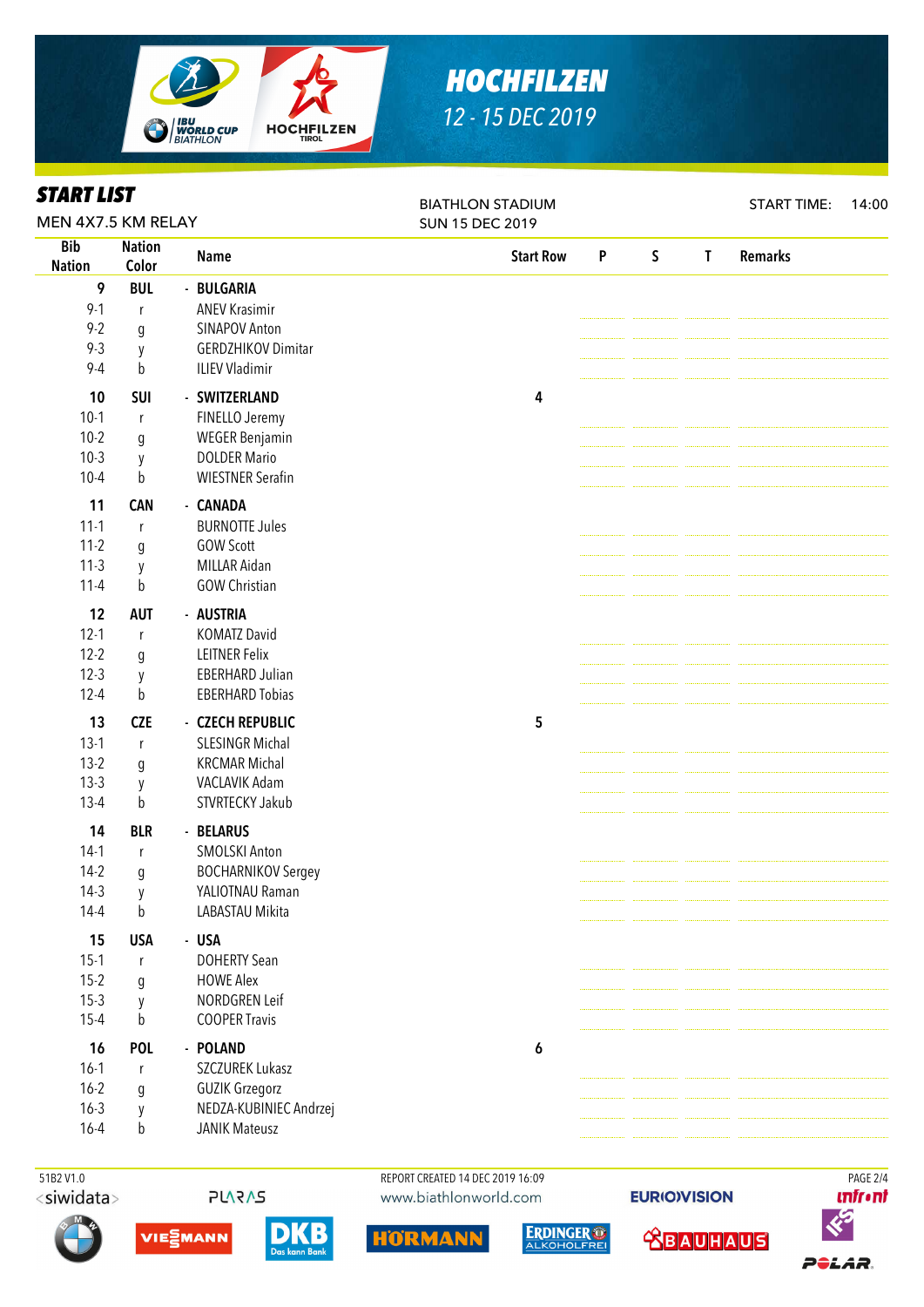

*START LIST*

## *HOCHFILZEN 12 - 15 DEC 2019*

| ЭІАКІ НЭІ<br>MEN 4X7.5 KM RELAY |                        | <b>BIATHLON STADIUM</b><br><b>SUN 15 DEC 2019</b>  |                                  |  |   |             | <b>START TIME:</b><br>14:00 |                |          |
|---------------------------------|------------------------|----------------------------------------------------|----------------------------------|--|---|-------------|-----------------------------|----------------|----------|
| <b>Bib</b><br><b>Nation</b>     | <b>Nation</b><br>Color | <b>Name</b>                                        | <b>Start Row</b>                 |  | P | $\mathsf S$ | $\mathbf{T}$                | <b>Remarks</b> |          |
| 17                              | <b>EST</b>             | - ESTONIA                                          |                                  |  |   |             |                             |                |          |
| $17-1$                          | $\mathsf{r}$           | ZAHKNA Rene                                        |                                  |  |   |             |                             |                |          |
| $17-2$                          | g                      | <b>ERMITS Kalev</b>                                |                                  |  |   |             |                             |                |          |
| $17-3$                          | y                      | <b>SIIMER Kristo</b>                               |                                  |  |   |             |                             |                |          |
| $17-4$                          | b                      | <b>HELDNA Robert</b>                               |                                  |  |   |             |                             |                |          |
| 18                              | <b>FIN</b>             | - FINLAND                                          |                                  |  |   |             |                             |                |          |
| $18-1$                          | $\mathsf{r}$           | SEPPALA Tero                                       |                                  |  |   |             |                             |                |          |
| $18-2$                          | g                      | HIIDENSALO Olli                                    |                                  |  |   |             |                             |                |          |
| $18-3$                          | y                      | RANTA Jaakko                                       |                                  |  |   |             |                             |                |          |
| 18-4                            | b                      | <b>HARJULA Tuomas</b>                              |                                  |  |   |             |                             |                |          |
| 19                              | <b>SVK</b>             | - SLOVAKIA                                         | $\overline{\mathbf{z}}$          |  |   |             |                             |                |          |
| $19-1$                          | $\mathsf{r}$           | SIMA Michal                                        |                                  |  |   |             |                             |                |          |
| $19-2$                          | g                      | <b>HASILLA Tomas</b>                               |                                  |  |   |             |                             |                |          |
| $19-3$                          | y                      | <b>BARTKO Simon</b>                                |                                  |  |   |             |                             |                |          |
| 19-4                            | $\mathsf b$            | <b>OTCENAS Martin</b>                              |                                  |  |   |             |                             |                |          |
| 20                              | <b>LTU</b>             | - LITHUANIA                                        |                                  |  |   |             |                             |                |          |
| $20-1$                          | $\mathsf{r}$           | <b>DOMBROVSKI Karol</b>                            |                                  |  |   |             |                             |                |          |
| $20-2$                          | g                      | STROLIA Vytautas                                   |                                  |  |   |             |                             |                |          |
| $20-3$                          | y                      | <b>BANYS Linas</b>                                 |                                  |  |   |             |                             |                |          |
| $20 - 4$                        | b                      | <b>KAUKENAS Tomas</b>                              |                                  |  |   |             |                             |                |          |
| 21                              | <b>ROU</b>             | - ROMANIA                                          |                                  |  |   |             |                             |                |          |
| $21-1$                          | $\mathsf{r}$           | <b>BUTA George</b>                                 |                                  |  |   |             |                             |                |          |
| $21-2$                          |                        | <b>PUCHIANU Cornel</b>                             |                                  |  |   |             |                             |                |          |
| $21-3$                          | g                      |                                                    |                                  |  |   |             |                             |                |          |
| $21 - 4$                        | y<br>b                 | <b>COLTEA George Marian</b><br><b>SERBAN Denis</b> |                                  |  |   |             |                             |                |          |
|                                 |                        |                                                    |                                  |  |   |             |                             |                |          |
| 22                              | <b>CHN</b>             | - CHINA                                            | 8                                |  |   |             |                             |                |          |
| $22 - 1$                        | $\mathsf{r}$           | <b>CHENG Fangming</b>                              |                                  |  |   |             |                             |                |          |
| $22 - 2$                        | $\boldsymbol{g}$       | <b>WANG Wengiang</b>                               |                                  |  |   |             |                             |                |          |
| $22-3$                          | y                      | LI Xuezhi                                          |                                  |  |   |             |                             |                |          |
| $22 - 4$                        | $\mathsf b$            | ZHU Zhenyu                                         |                                  |  |   |             |                             |                |          |
| 23                              | <b>KAZ</b>             | - KAZAKHSTAN                                       |                                  |  |   |             |                             |                |          |
| $23-1$                          | $\mathsf{r}$           | PANTOV Anton                                       |                                  |  |   |             |                             |                |          |
| $23-2$                          | g                      | YEREMIN Roman                                      |                                  |  |   |             |                             |                |          |
| $23-3$                          | y                      | VITENKO Vladislav                                  |                                  |  |   |             |                             |                |          |
| $23-4$                          | b                      | <b>BRAUN Maxim</b>                                 |                                  |  |   |             |                             |                |          |
| 24                              | <b>JPN</b>             | - JAPAN                                            |                                  |  |   |             |                             |                |          |
| $24-1$                          | $\mathsf{r}$           | OZAKI Kosuke                                       |                                  |  |   |             |                             |                |          |
| $24-2$                          | g                      | <b>TACHIZAKI Mikito</b>                            |                                  |  |   |             |                             |                |          |
| $24-3$                          | y                      | KODAMA Shohei                                      |                                  |  |   |             |                             |                |          |
| $24 - 4$                        | b                      | <b>BAISHO Kazuki</b>                               |                                  |  |   |             |                             |                |          |
|                                 |                        |                                                    |                                  |  |   |             |                             |                |          |
| 51B2 V1.0                       |                        |                                                    | REPORT CREATED 14 DEC 2019 16:09 |  |   |             |                             |                | PAGE 3/4 |





**DKB** 

www.biathlonworld.com





**EURIOVISION SBAUHAUS**